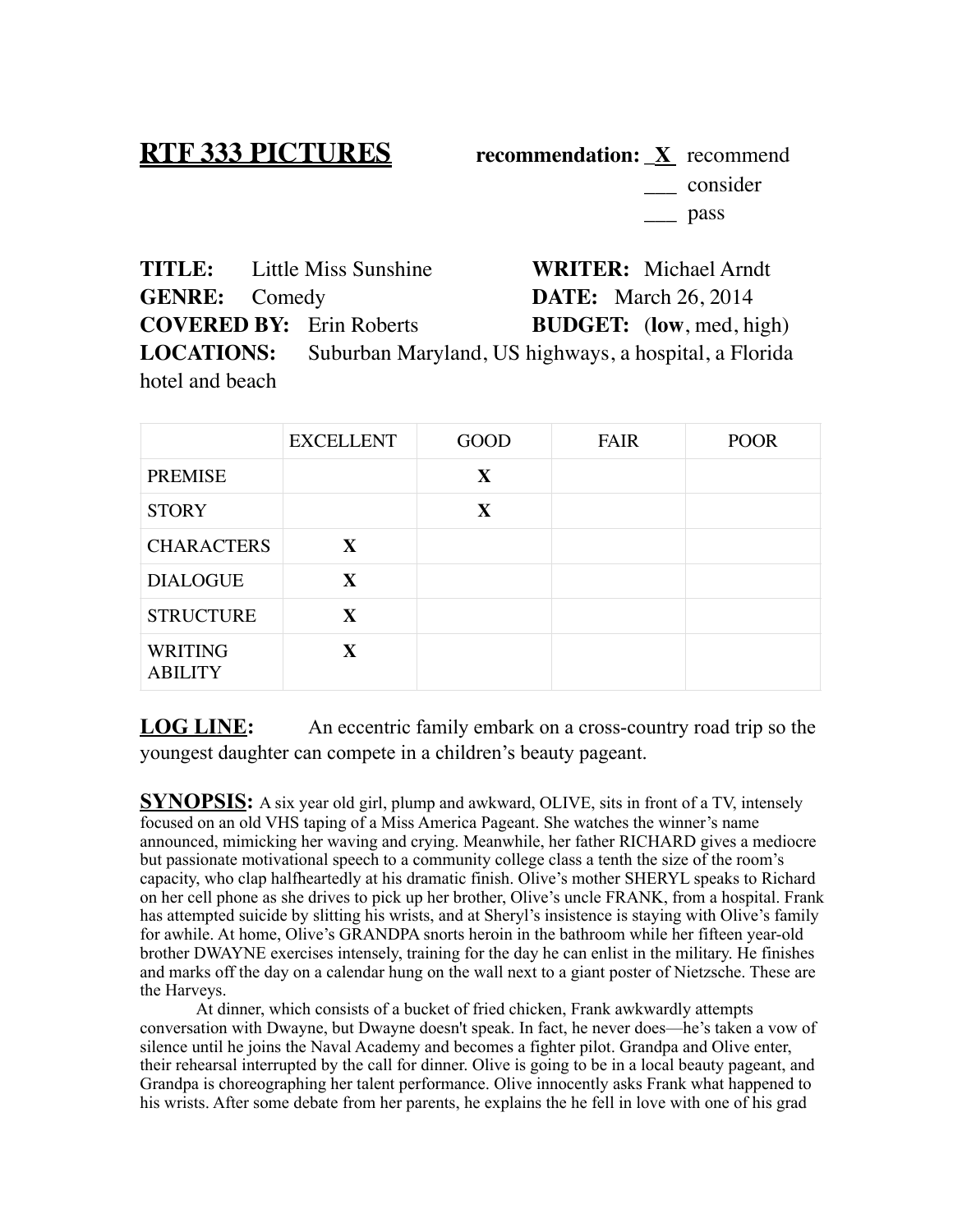students, a boy (to Olive's amusement), who left him for his scholarly rival. They receive a voicemail from Olive's apparent biological father, who Olive stayed with over Spring Break when she won second place in a beauty pageant. The winner of the pageant had backed out, and Olive, as runner-up, is now eligible to compete in the Little Miss Sunshine pageant! …in Florida. On Sunday. Olive is ecstatic, but the family is at a loss for how to get her to the competition. They decide to drive the VW bus, all of them, to Florida for the weekend.

 As they drive, Grandpa speaks in his customarily crude manner. He laments being kicked out of a nursing home, which turns out to be because of the heroin. They stop at a diner, where Olive orders ice cream. Richard explains to her delicately that ice cream can make you fat, and if she eats too much of it, she won't be able to be in beauty pageants. Olive is torn, and when her ice cream comes, decides she doesn't want to eat it. But as the rest of the family begins sharing it, telling her how delicious it is, Olive relents and digs in herself.

 In the parking lot, Richard calls his agent STAN, regarding prospective investors in his selfhelp program, but gets his machine. When they load back into the bus, they find that it won't start. A mechanic tells them that they can still drive the bus, as long as they can get it up to a certain speed before starting it. So, with Richard in the driver's seat, the rest of the family pushes the bus, each one jumping in as it picks up speed, until they finally can continue down the highway. Victory!

 Finally, Richard's agent returns his call, but he can't get cell reception on the road. They pull over at a convenience store with a payphone. Frank is going inside to get a drink, and Grandpa asks him to buy him some porn. Inside, and by terrible coincidence, Frank runs into his former grad student/lover, porn magazines in hand. It's excruciatingly awkward. His humiliation is mirrored in Richard, who is on the phone with Stan, grasping at straws. But no luck. He angrily directs everyone back to the bus. They drive in silence, avoiding each other's eyes. Suddenly, Frank points something out… Where's Olive?! She's back at the convenience store, standing awkwardly by the payphone. they pull up, but can't stop. Olive jumps in and they're back on their way.

 They stop at a motel for the night. Richard and Sheryl in one room, Frank and Dwayne in another, and Grandpa and Olive in a third. Dwayne listens to his parents fight in the next room. Grandpa tucks Olive into bed, when she admits that she's nervous about the pageant. She doesn't want to be a loser, she says, because her dad hates losers. Grandpa comforts her, telling her the only real losers are the ones who don't try. She's reassured by this and falls asleep, content.

 Richard and Sheryl have finished fighting, when Richard suddenly jumps up, vowing to fix this. He bribes some teenagers in the parking lot and borrows their moped, and putts along down the highway toward Atlanta. At a hotel, he confronts Stan. Stan says that the tried, he pushed Richard's program hard, but no one bought it. He storms out, but softens once he's alone. He returns to the motel, defeated.

The next morning, Olive stands next to her parents' bed. Grandpa won't wake up.

 At the hospital, they sit in the waiting room. The doctor enters. They did everything they could. An administrator arrives and begins explaining the paperwork, but Richard asks if they could, maybe, leave the body there, then come back after the pageant? The administrator is not having it, so Richard makes a decision. They'll take the body with them. They wrap Grandpa in a sheet and lower him out the window, into the trunk. They're making it to the pageant, no matter what.

 They drive—fast. They're barely going to make it. Suddenly a car cuts them off, and Richard honks the horn. And honks it again. And again, and again… The horn is stuck. It keeps sounding intermittently, but there's no time to stop. A state trooper appears behind them almost instantly, and Richard pulls over. The trooper asks him to exit the vehicle and stand by the trunk, but Richard protests. The trooper becomes suspicious, and opens the trunk. He asks Richard to come over… Grandpa's sheet is in plain view, but the trooper is holding the porn magazines from the gas station. Thinking this is what Richard was hiding, the trooper gives him a sly grin and promises not to bust him. And they're on their way again.

 Time is running out. The bus cruises down the highway. In the backseat, Olive plays with an eye chart she got at the hospital, testing Dwayne. She gives him a color blindness test—what letter is in the circle? But Dwayne just shrugs. He sees nothing. Frank is crushed, but Dwayne doesn't understand why. Frank explains… Dwayne is colorblind. And you can't fly jets if you're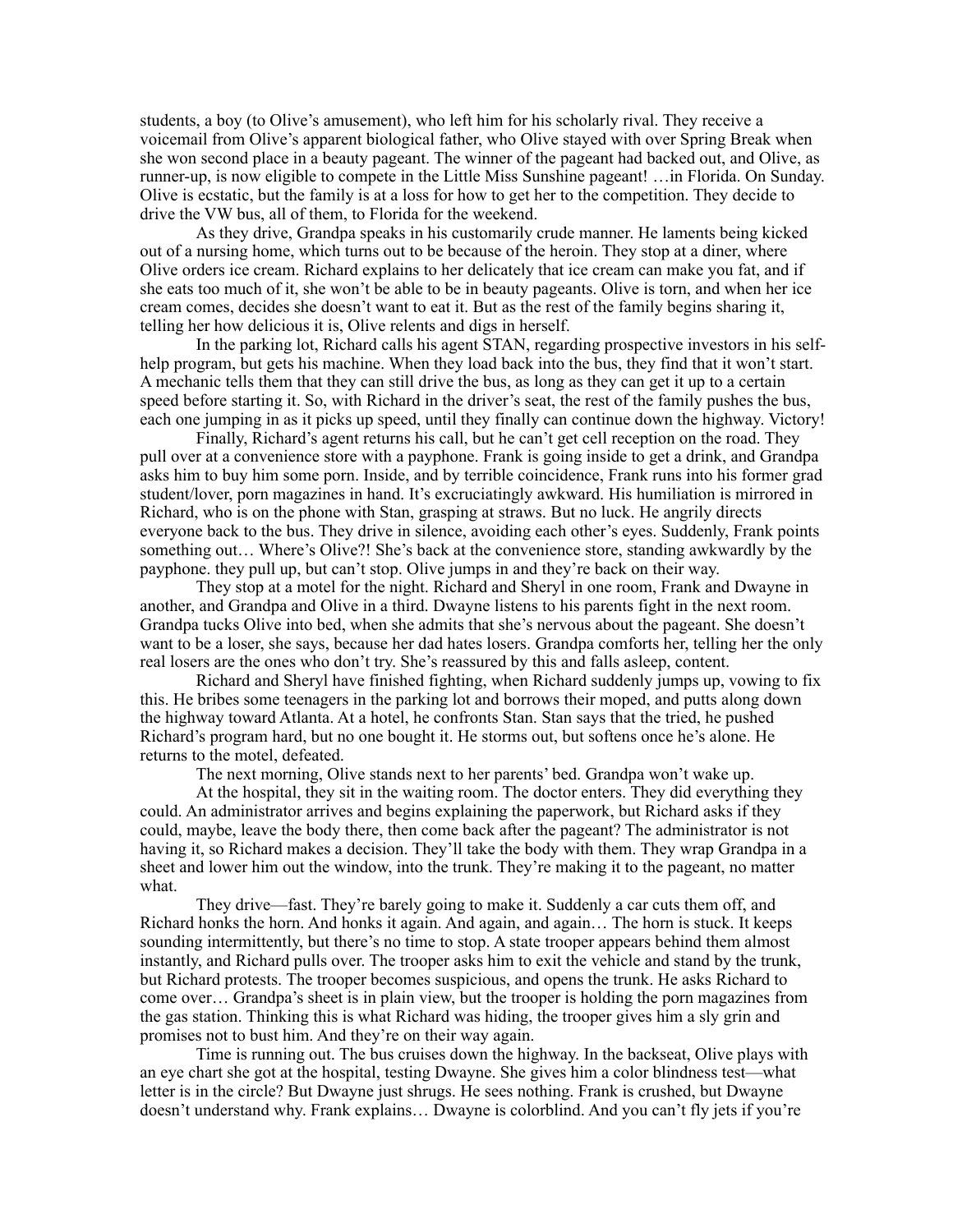colorblind. Dwayne pauses, then loses it. They pull over and Dwayne jumps out of the van, screaming obscenities. He's had it, and refuses to get back on the bus. But Olive sits with him for a moment, and he gives in. They push the bus back onto the road.

 With five minutes to spare, they make it to the hotel. They drove over a barrier and lost a tire in the parking lot, but they made it. Inside, Miss Florida is signing autographs, and Olive stands in line to meet her. The other girls in the line size her up… and are not impressed. Olive, self conscious for the first time in her life, finally reaches the front of the line and meekly asks Miss Florida… Does she like ice cream? Miss Florida answers. Of course she does! Olive smiles. She does beauty pageants *and* eats ice cream!

 Sheryl helps Olive get ready. The sound guy comes and asks Olive for her music, and she hands him a CD. He looks at it and pauses. Not what he expected. But he leaves with it and Olive continues to prepare for the swimsuit competition. She examines herself in the mirror, uncharacteristically uncomfortable with herself. The pageant begins. Olive sticks out like a sore thumb amongst the tiny, bleach blonde, spray-tanned, career pageant girls. Richard starts to worry this might not be the victory Olive was hoping for.

 Richard heads backstage and tells Sheryl that he doesn't think Olive should compete. Sheryl argues, when Dwayne shows up and demands the same thing. Sheryl tells Olive that she doesn't need to compete, and it's okay to sit this one out if she wants to. But as an assistant arrives to escort Olive to the stage for the talent portion, Olive decides to go on.

 Olive takes the stage, and the rest of the family waits nervously in the audience. She stands in her pose, and the music begins… It's "Peach" by Prince (or something similar, depending on rights). Everyone is taken aback. Olive dances her heart out, thrusting and shaking and being all sorts of inappropriate for her age and the setting. But Olive is so happy. An official demands that Richard remove her from the stage, and he walks up behind her… and starts dancing! The official is furious, but Richard dances, happily, with his daughter. Frank and Dwayne join in. Sheryl does too, until the whole Harvey family is up on stage, dancing without a shred of self-doubt.

 After the pageant, the family sits in the hotel security office, handcuffed together, watching the official complain to police officers. Finally, one exits, telling Richard that the charges have been dropped, but Olive can never enter another pageant in the state of Florida again. Richard assures him it shouldn't be a problem.

 On the way home, the stop at a rest stop, eating fried chicken and listening to Richard tell jokes. Everyone laughing, happy, hopeful. They toast Grandpa and finish eating. Richard nods to a snack stand and asks, "Who wants some ice cream?"

**COMMENTS:** "Little Miss Sunshine" is a heart-warming and hilarious portrait of a modern American family. With its simple premise (characters need to get from point A to point B), each member of the ensemble has room for their own story arc to be well defined and satisfactorily resolved. Sometimes morbid, often inappropriate, and always entertaining, this story is one of the true, relatable tales that make great movies.

 Olive, at six years old, is struggling to accept herself at an age where self-doubt and insecurities begin to creep in. All she wants is to please people, especially her father, and to compete in beauty pageants. She's naive and sweet, and a valid motivation for this ragtag group of misfits to all band together and take a road trip, much as they may not want to. Richard is struggling to accept himself too, and has convinced himself so completely that the world is made up of only winners and losers that he can't accept defeat, and doesn't know how to handle disappointment. Frank and Dwayne are the outcasts, Frank being an example to Dwayne of what a life of cynicism and apathy will get you. Sheryl just wants to hold the family together, and Grandpa, in his old age, just wants to get high, have a good time, and see Olive happy.